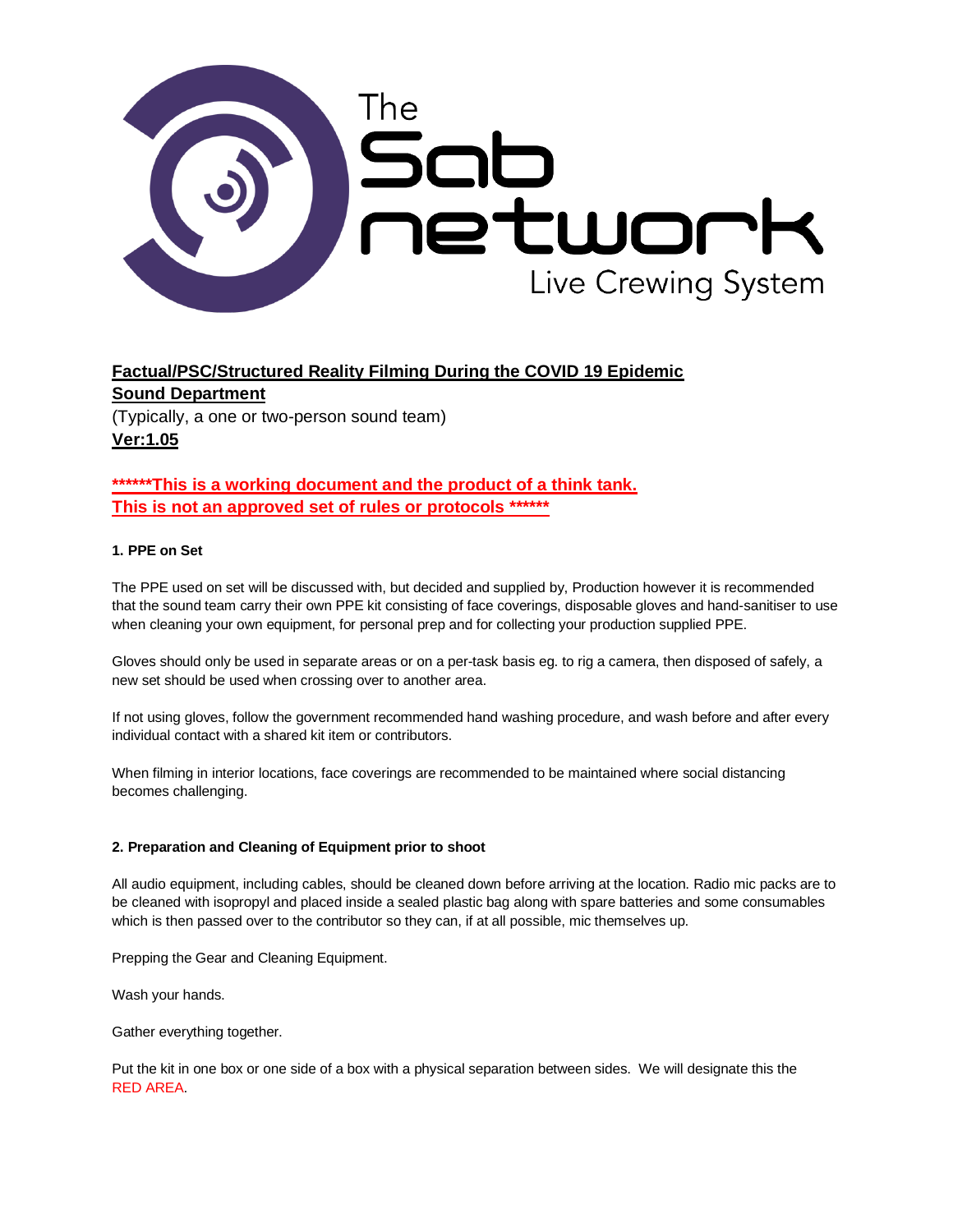Prepare the work area. Use anti-bacterial wipes, anti-bacterial spray or isopropyl (<70%IPA) depending on the surface you are cleansing. We will designate this the GREEN AREA.

Use Isopropyl whenever possible as this is widely recognised as being the most effective. Move kits out of the RED AREA onto the clean surface.

Anti Bacterial spray should be used on plastic bags and any cloth or fur elements such as wind abatements.

UVC equipment should only be used as a supplemental stage as results are currently hard to evaluate and not 100% effective. Additionally, UVC is dangerous and unprotected skin or eyes should not be exposed to it.

Once cleaned, all items should be bagged into individual kits for the whole day's filming (lavaliere mic, transmitter pack, mount, adhesives, wind protection and spare batteries) sealed and moved into the GREEN AREA.

Wash your hands.

# **3. Protocols and PPE for Setup of Camera**

Wireless links, timecode boxes and any cables should be cleaned and gloves are worn or proper handwashing procedures followed; a face covering should also be worn whilst setting up the camera.

Cabling to the camera is to be avoided except for long term installations as it will be difficult to maintain social distancing and also when plugging and unplugging to avoid extra contact with the camera and camera team.

Social distancing should be maintained and the sound crew member should be left alone with the camera to set-up. Additional time needs to be factored in for this rigging and derigging procedure as crews usual workflow will be affected.

Endeavour to minimise kit crossover between departments to minimise the risk of cross-contamination, work with the camera dept and production to decide what is required.

Consider the use of wireless IEMs for monitoring on documentary-style shoots with disposable or the user's personal headphones utilised to prevent cross-contamination.

Slates and Digi-slates should be cleaned and assigned to one crew member who is responsible for it for the duration of the shoot. It should then be returned to the sound crew at the end of the shoot for cleaning and prep for the next job.

#### **4. The protocol of booming as choice for safety**

It should be noted that for greatest expediency, that will bypass a lot of the following radio-micing procedure recommendations, booming by its nature achieves social distancing with the minimum of fuss and risk. It is the fastest response and adaptable. It can achieve the best possible sound however camera framing will need to be favourable to maintain a consistent aesthetic.

#### **5. Protocols and PPE for when the Sound Recordist is radio micing the contributor**

All equipment must be cleaned prior to use.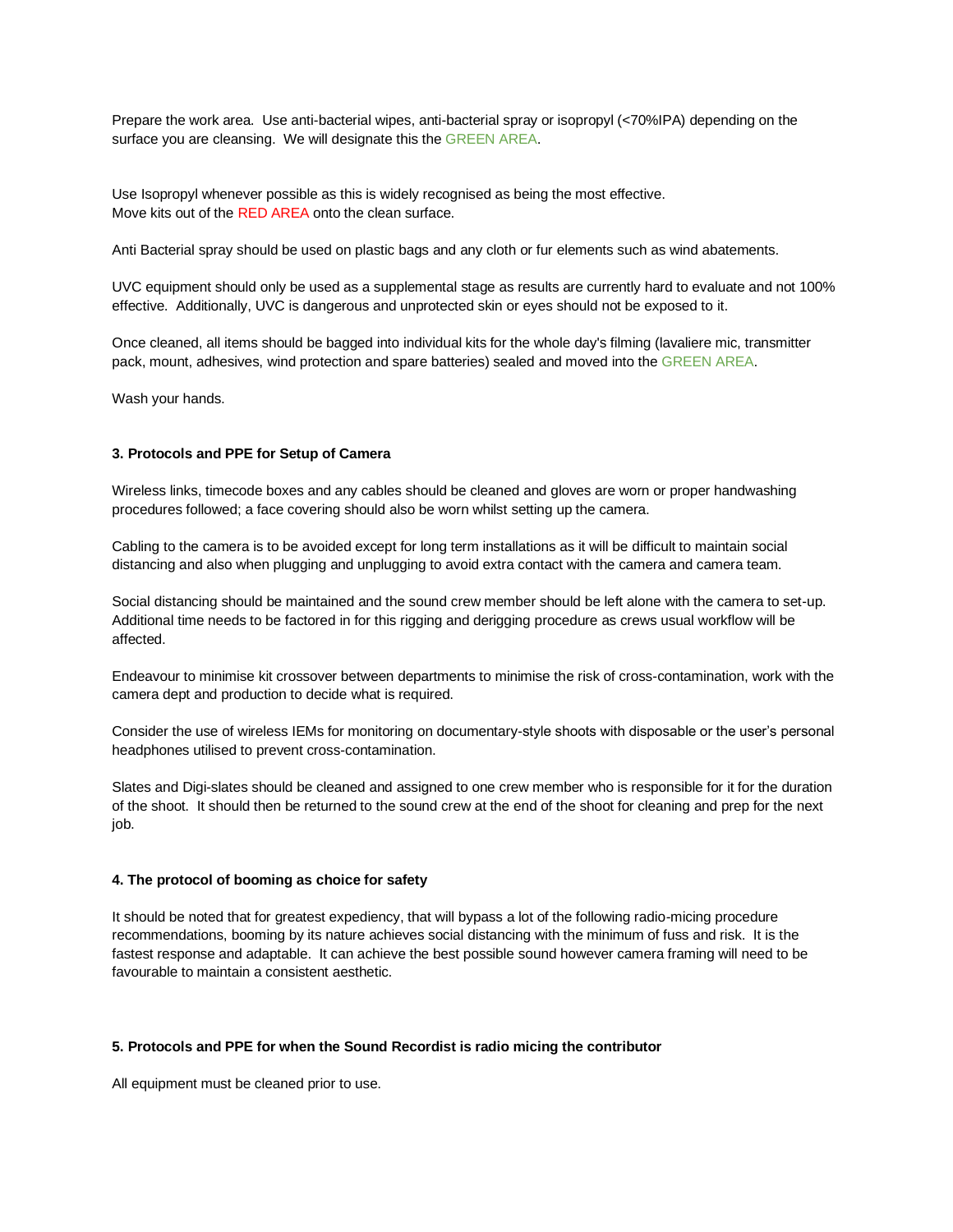Additional time must be scheduled for radio micing and de-micing safely.

Equipment must be stored in a sealed bag or container to prevent contamination between cleaning and use.

Gloves must be worn or proper handwashing procedures followed before and after contact with each contributor.

Minimise talking during this process.

The use of face shields and a face covering whilst radio micing the contributor is suggested The contributor should not be distracted whilst being mic'd up. No scripts or phones; so that everyone remains attentive to safety.

The equipment should not be handed to any other member of the crew, removed or left anywhere without the prior and explicit consent of a sound crew member.

**6. Protocols and PPE for guided radio micing** (Contributor radio micing themselves under the guidance of a Sound Recordist)

All equipment must be cleaned prior to use.

Equipment should be stored in a sealed bag or container to prevent contamination between cleaning and use. Prepped radio mic run-bags should contain the mic transmitter pack, mic mount or clip and stickies with cleaned spare batteries.

Although retaining social distance, the Sound crew member MUST be present to supervise the radio micing procedure to guide the contributor; also during any further interaction with the microphone or peripherals, including battery changes or re-attaching a dislodged mic etc.

The equipment should not be handed to any other member of the crew or removed or left anywhere without the prior explicit consent of a sound crew member.

Used equipment must be returned to the same bag or container it was received in by the contributor and then returned to the sound team for cleaning.

#### **7.Cleaning and preparation of equipment post shoot**

After the shoot, all kit should be returned to the RED AREA and stored until you are able to safely carry out the proper cleaning procedures.

Wash your hands.

Remove all kit from the RED AREA, disposing of any single-use items safely.

If you are working with the same talent the next day it is advisable to dedicate a kit to them and keep this kit together during the cleaning process.

Follow the directions in section 4 for proper cleaning.

Wash your hands.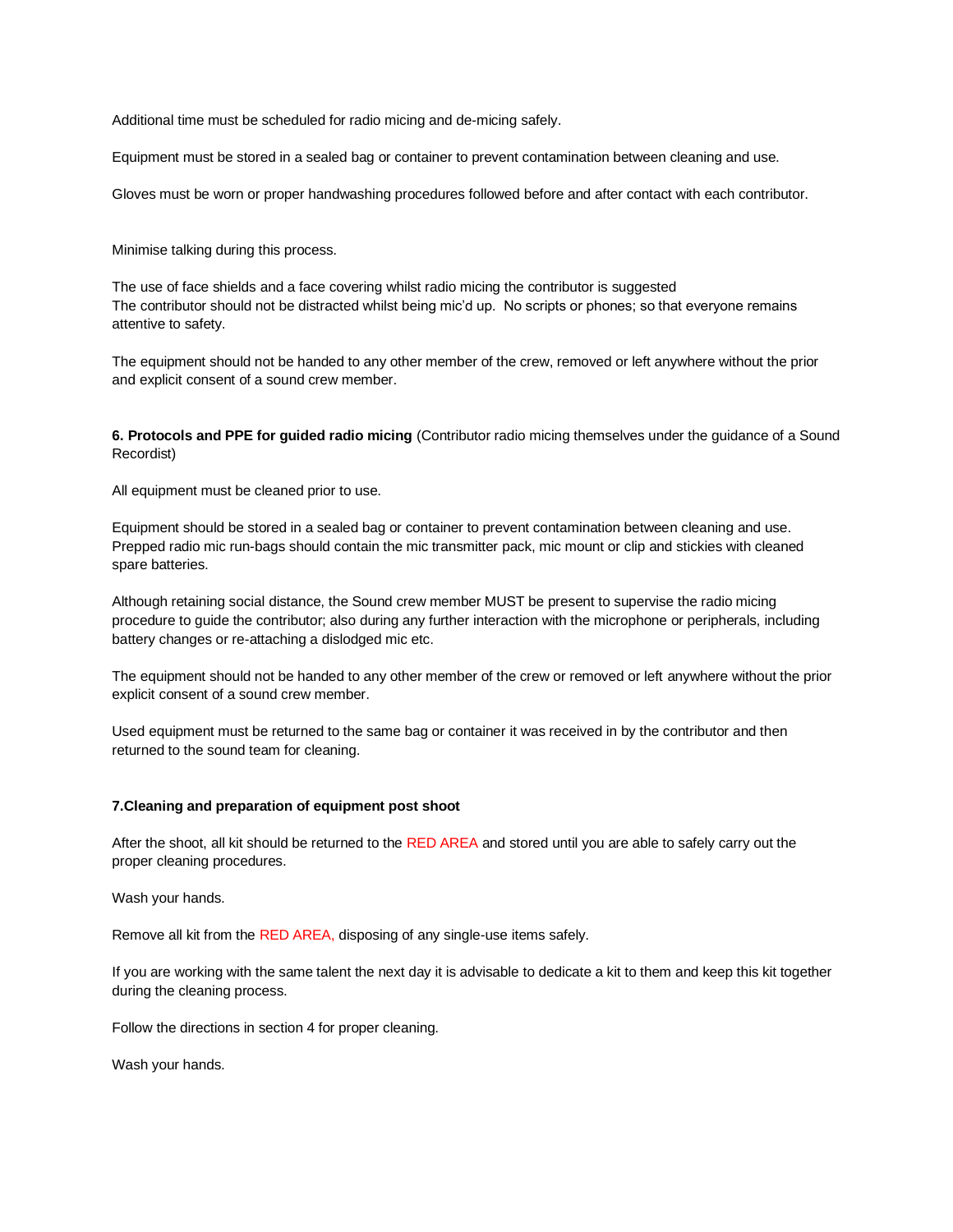#### **8. Filming in Hospitals and high-risk environments are known to contain COVID-19 patients**

If filming in a known COVID risk environment then two separate sound kits should be used so that the 'Hot' kit is not moved back and forth between infected environments. Full covering PPE should obviously then be used so that an individual's clothing is not exposed to the virus and then transfers it to the designated 'Clean' kit and clothing. At the end of filming period after the equipment is removed from the infected area and placed in flight cases and remain sealed for 72hrs. The cases should not enter the infected area so that the exterior of the case is not exposed to the virus. Wipe down the cases with an alcohol wipe before travelling home.

## **9.Protocols for staying safe whilst working**

Remove watches and other jewellery on the hands or wrists (other than a plain wedding band) during the shooting day to ensure easy and effective hand washing or the application of Hand Gel.

Do not handle equipment belonging to other departments, cases, bags etc unless specifically asked to and ensure it is cleaned properly before handling it, wipe it clean again before passing the responsibility of the item back to the 3rd party.

Do not share food, water containers or utensils.

Maintain 2 metres social distancing, wherever possible.

Where people cannot be 2 metres apart, manage transmission risk.

Do not touch your face without washing your hands before and after.

Ultimately you are responsible for your own safety. If you are put in a position or situation where you feel unsafe, or are being pressured to do things you are not happy with, or do something which you feel might endanger others, speak to the person/ people involved. If this doesn't resolve the issue, step away and take your concerns to the next level of management, contact your union rep or seek advice elsewhere on how to proceed

#### **10.Travel**

Do not share vehicles unless no other option is available and in that event, all steps must be taken to prevent crosscontamination. Gloves and a face covering to be worn and the vehicle must be cleaned afterwards.

Extra travel time should be considered for longer journeys as solo drivers may need to take extra rest-stops to be road safe.

Do not carry equipment for other departments to prevent cross-contamination.

The use of public transport should be avoided to minimise the risk of infection to yourself and in turn to other crew, production staff, contributors and on-screen talent.

If you do not drive, request a black cab or equivalent from production which will have perspex separation from the driver and sit in the back of the vehicle.

#### **11. Developing symptoms**

Pre-shoot